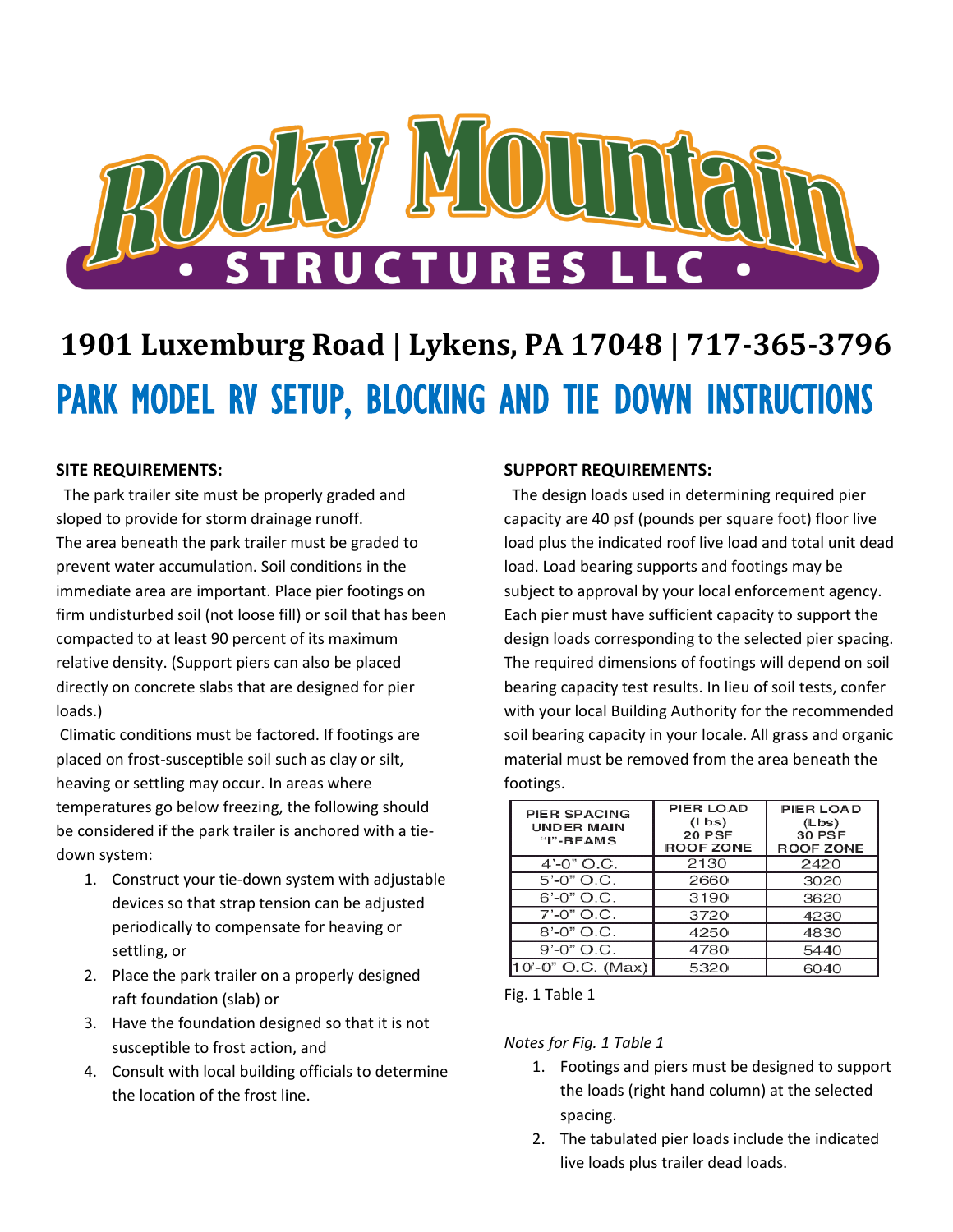- 3. The maximum spacing of supports shall not exceed 10 feet.
- 4. Where it is impractical to maintain spacing, such as in the axle area, the average of the distance to each adjacent support can be used to determine support requirements:

*For example, if the distances to the adjacent supports were 6'-0" and 8'-0" the average spacing would be 7'-0". The average spacing for pier B would be (6 + 8) / 2 = 7ft. Therefore, the pier would be designed for 7ft. pier spacing.*

5. Add additional piers at each side of a single sidewall opening and between multiple openings (window or door) larger than 4'-0". The required pier capacity equals 125 lbs. x opening width (ft.).



## **Reminders before jacking:**

- 1. Use only jacks in good condition with a minimum rating of 5 tons.
- 2. Use a steel plate (3/8" x 2 1/2") between jack and steel "I"-beam to distribute the concentrated loads. (see Fig. 2)
- 3. Use a firm support under the jack base to prevent tipping or settling of the jack.
- 4. Always follow the sequence of jacking outlined below to avoid overstressing structural members.



Fig. 3

*The jacking procedure is as follows:*

- 1. After the park trailer is located in its final position, you can preliminarily level it by using the hitch jack but only after adequately blocking the trailer.
- 2. Jack up one side of the park trailer by placing one jack just forward of the front spring hanger and the other just behind the rear spring hanger. These two jacks must be operated simultaneously to raise the home. Jack the low side of the home first. Install footings and piers; one just forward of the front jack and another just behind the rear jack (taking care not to exceed the correct spacing selected.
- 3. Next, jack the main "I"-beam at the front and position a pier within 1'-0" of the end of the "I" beam. At the completion of this step, this side of the park trailer should be approximately level.
- 4. Repeat Steps 2 and 3 for the other side of the park trailer. At the completion of this step, the